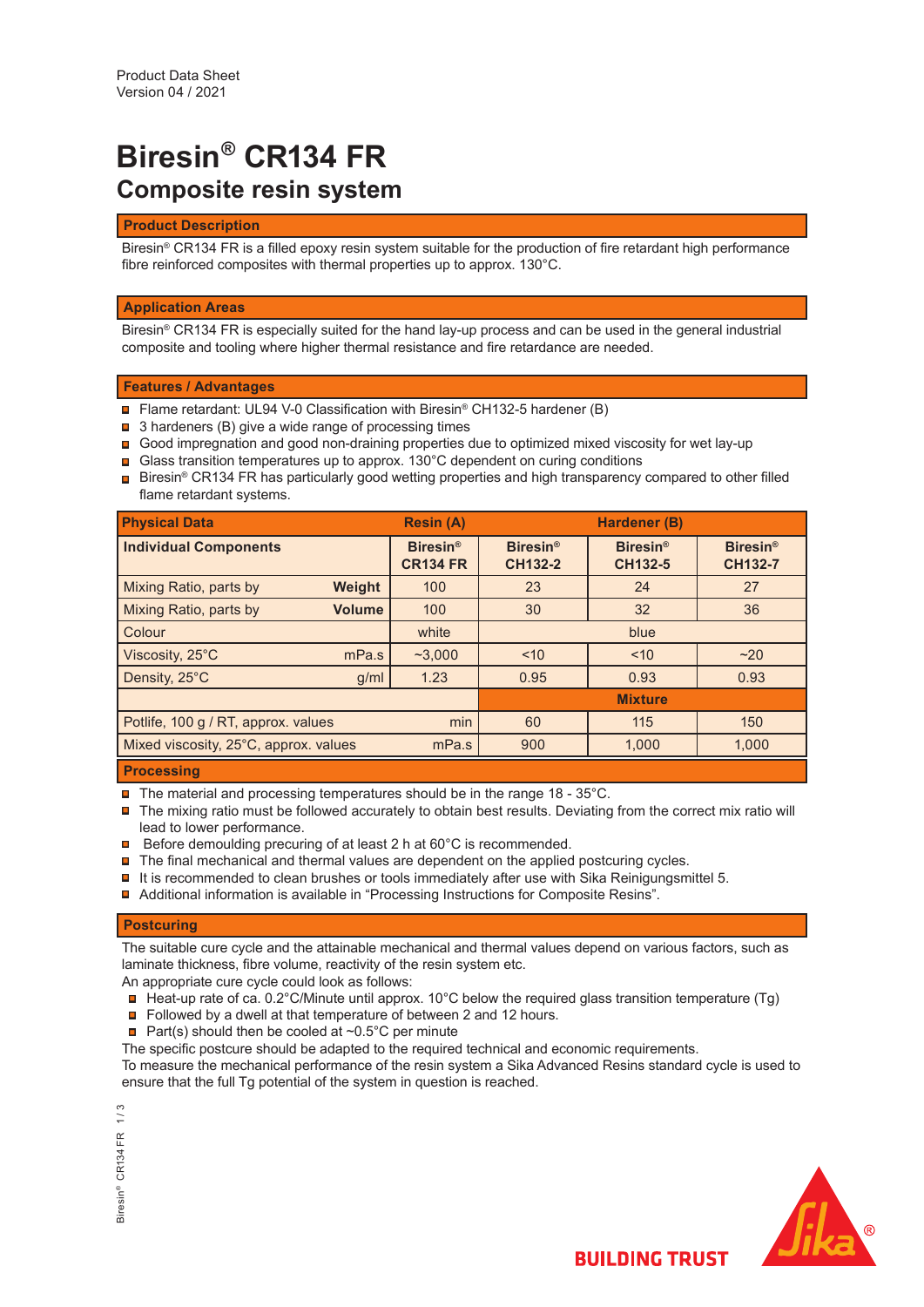| Typical Mechanical Properties of Fully Cured Neat Resin, values after 8 h / 125°C, approx. values |                                          |                   |                 |         |                |
|---------------------------------------------------------------------------------------------------|------------------------------------------|-------------------|-----------------|---------|----------------|
| Biresin <sup>®</sup> CR134 FR resin (A)                                                           | with hardener $(B)$ Biresin <sup>®</sup> |                   | <b>CH132-2</b>  | CH132-5 | <b>CH132-7</b> |
| Tensile strength                                                                                  | <b>ISO 527</b>                           | <b>MPa</b>        | 62              | 65      | 58             |
| <b>Tensile E-Modulus</b>                                                                          | <b>ISO 527</b>                           | <b>MPa</b>        | 3,050           | 3,050   | 2,900          |
| Elongation at break                                                                               | <b>ISO 527</b>                           | $\%$              | 3.3             | 3.9     | 3.0            |
| Flexural strength                                                                                 | <b>ISO 178</b>                           | <b>MPa</b>        | 116             | 110     | 109            |
| <b>Flexural E-Modulus</b>                                                                         | <b>ISO 178</b>                           | <b>MPa</b>        | 3.350           | 3,250   | 3,250          |
| Compressive strength                                                                              | <b>ISO 604</b>                           | <b>MPa</b>        | 114             | 118     | 112            |
| Density                                                                                           | <b>ISO 1183</b>                          | q/cm <sup>3</sup> | 1.22            | 1.22    | 1.22           |
| Shore hardness                                                                                    | <b>ISO 868</b>                           |                   | D <sub>87</sub> | D87     | D86            |
| Impact resistance                                                                                 | <b>ISO 179</b>                           | kJ/m <sup>2</sup> | 29              | 21      | 22             |

| Typical Thermal Properties of Fully Cured Neat Resin, values after 8 h / 125°C |                                |                |         |                |  |
|--------------------------------------------------------------------------------|--------------------------------|----------------|---------|----------------|--|
| Biresin <sup>®</sup> CR134 FR resin (A)<br>Biresin <sup>®</sup>                | with hardener (B)              | <b>CH132-2</b> | CH132-5 | <b>CH132-7</b> |  |
| Heat distortion temperature                                                    | $^{\circ}$ C<br><b>ISO 75B</b> | ~124           | ~134    | ~126           |  |
| Glass transition temperature                                                   | <b>ISO 11357 °C</b>            | ~125           | ~132    | ~129           |  |



**Glass Transition Temperature vs. Cure Cycle**

Biresin® CR134 FR 2/3 Biresin® CR134 FR 2 / 3



**BUILDING TRUST**